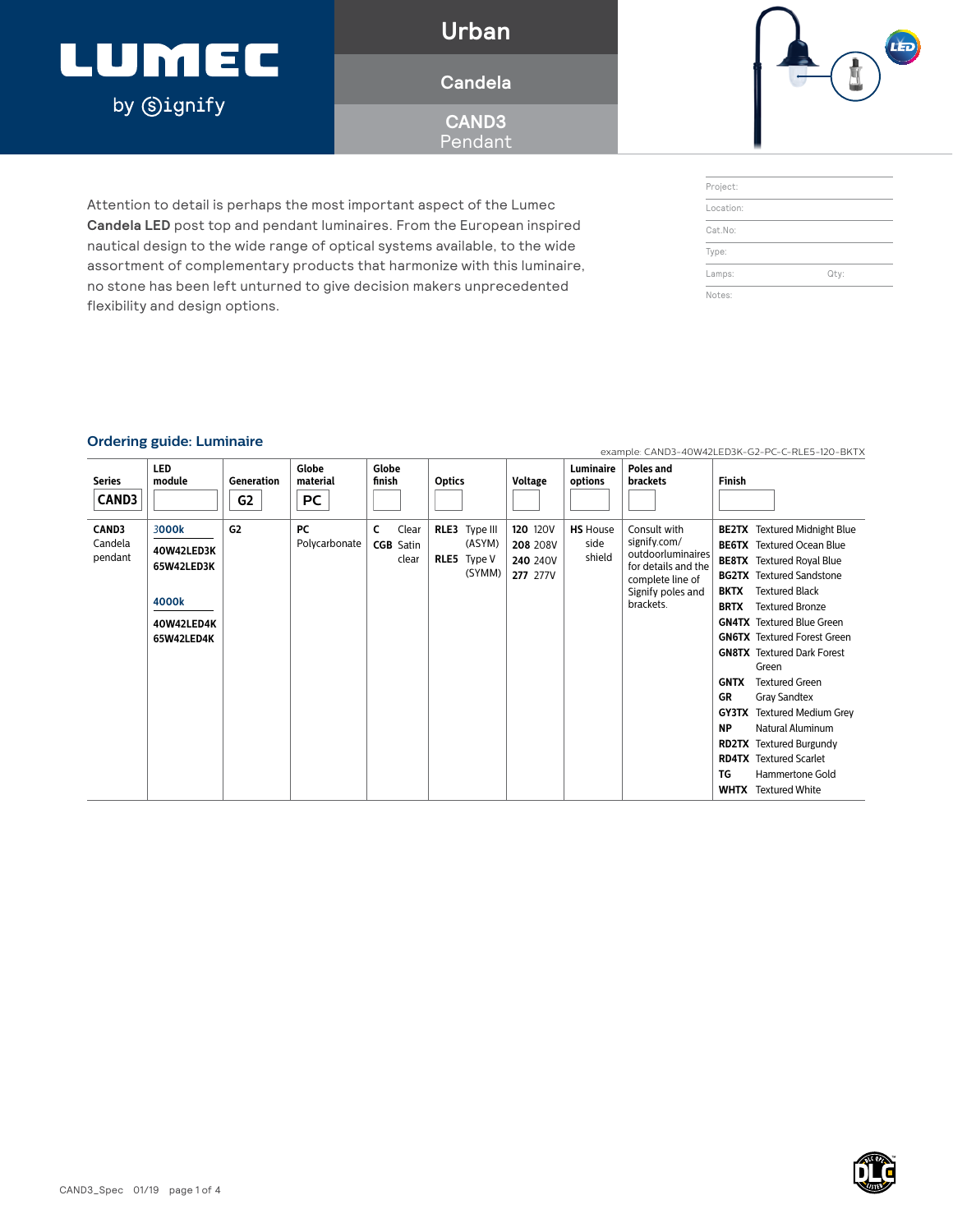## **CAND3** Candela LED Pendant

### Urban Luminaire

### **Dimensions**



### **Predicted Lumen Depreciation Data**

Predicted performance derived from LED manufacturer's data and engineering design estimates, based on IESNA LM-80 methodology. Actual experience may vary due to field application conditions. L<sub>70</sub> is the predicted time when LED performance depreciates to 70% of initial lumen output. Calculated per IESNA TM21-11. Published  $L_{70}$  hours limited to 6 times actual LED test hours.

| Ambient Temperature °C | Driver mA | $\mid$ Calculated L $_{70}$ Hours | <b>L<sub>70</sub> per TM-21</b> | $\blacksquare$ Lumen Maintenance % at 54.000 hrs $\blacksquare$ |
|------------------------|-----------|-----------------------------------|---------------------------------|-----------------------------------------------------------------|
| 25°C                   | 500 mA    | >100,000 hours                    | >54.000 hours                   | >98%                                                            |

### **LED Wattage and Lumen Values:** Candela LED pendant CAND3

|                                                     |                             |                               | Average                                |                        | <b>Type RLE3</b>         |                                                |                  | <b>Type RLE5</b>         |                      |
|-----------------------------------------------------|-----------------------------|-------------------------------|----------------------------------------|------------------------|--------------------------|------------------------------------------------|------------------|--------------------------|----------------------|
| <b>Ordering Code:</b><br>3000K<br>Clear globe       | <b>Total</b><br><b>LEDs</b> | <b>LED</b><br>current<br>(mA) | <b>System</b><br><b>Wattage</b><br>(W) | Lumen<br><b>Output</b> | <b>Efficacy</b><br>(LPW) | <b>BUG</b><br>Rating                           | Lumen.<br>Output | <b>Efficacy</b><br>(LPW) | <b>BUG</b><br>Rating |
| 40W42LED3K-G2-C                                     | 42                          | 333                           | 50                                     | 5.538                  | 110                      | B1-U3-G2                                       | 5.510            | 110                      | B3-U3-G1             |
| 65W42LED3K-G2-C                                     | 42                          | 500                           | 70                                     | 7.628                  | 109                      | B <sub>2</sub> -U <sub>3</sub> -G <sub>2</sub> | 7.490            | 107                      | B3-U3-G1             |
|                                                     |                             |                               |                                        |                        |                          |                                                |                  |                          |                      |
|                                                     |                             |                               |                                        |                        |                          |                                                |                  |                          |                      |
|                                                     |                             |                               | Average                                |                        | <b>Type RLE3</b>         |                                                |                  | <b>Type RLE5</b>         |                      |
| <b>Ordering Code:</b><br>3000K<br>Satin clear globe | <b>Total</b><br><b>LEDS</b> | <b>LED</b><br>current<br>(mA) | <b>System</b><br><b>Wattage</b><br>(W) | Lumen<br><b>Output</b> | <b>Efficacy</b><br>(LPW) | <b>BUG</b><br>Rating                           | Lumen.<br>Output | <b>Efficacy</b><br>(LPW) | <b>BUG</b><br>Rating |
| 40W42LED3K-G2-CGB                                   | 42                          | 333                           | 50                                     | 5.081                  | 108                      | $B1-U3-G2$                                     | 4.823            | 96                       | $B2-U3-G2$           |

Actual performance may vary due to installation variables including optics, mounting/ceiling height, dirt depreciation, light loss factor, etc.; highly recommended to confirm performance with a layout - contact Applications at signify.com/outdoorluminaires. **Note:** Some data may be scaled based on tests of similar. But not identical luminaires.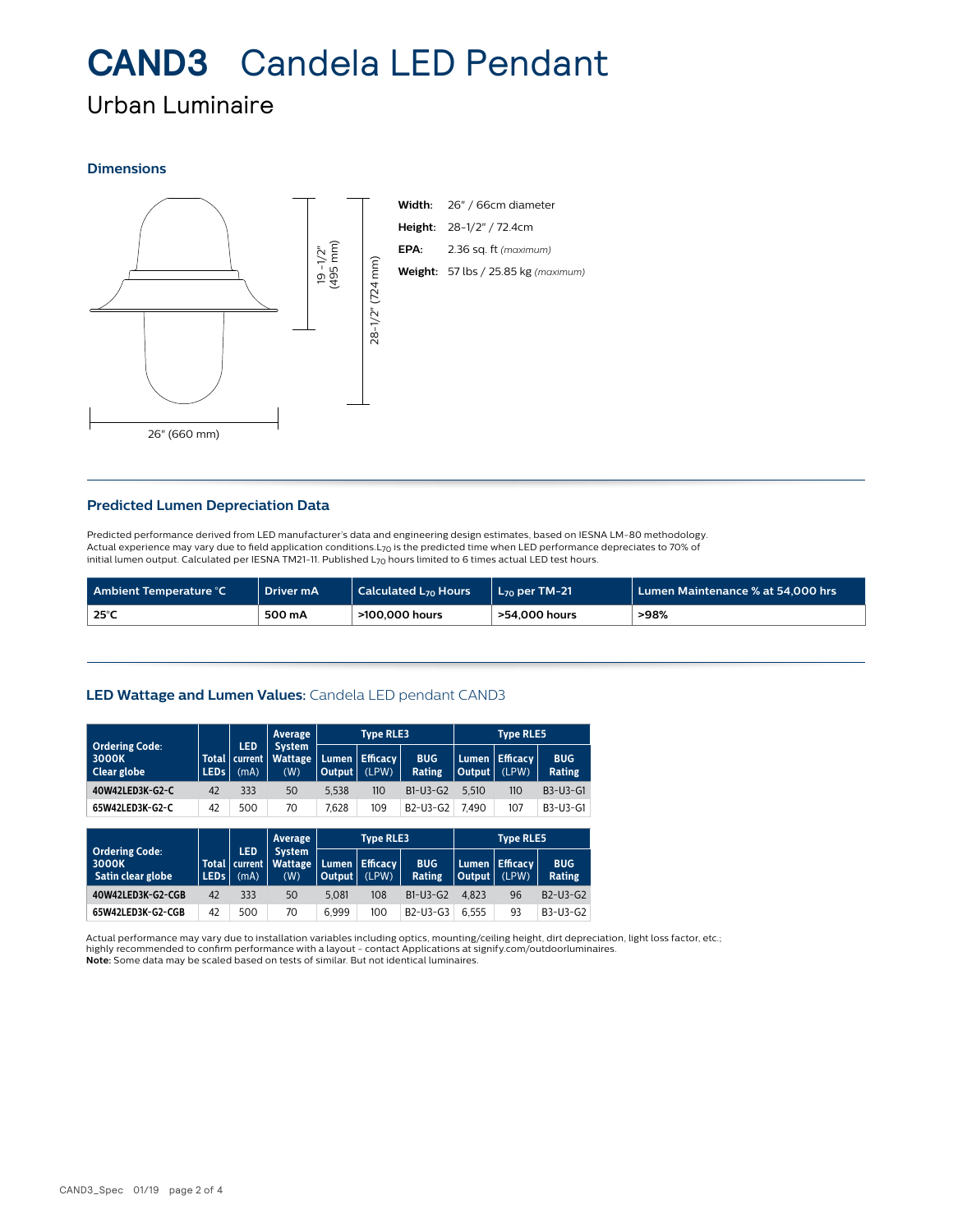## **CAND3** Candela LED Pendant

Urban Luminaire

### **LED Wattage and Lumen Values:** Candela LED pendant CAND3 continued

|                                                     |                             |                               | Average                                | <b>Type RLE3</b> |                          |                                                | <b>Type RLE5</b> |                          |                      |
|-----------------------------------------------------|-----------------------------|-------------------------------|----------------------------------------|------------------|--------------------------|------------------------------------------------|------------------|--------------------------|----------------------|
| <b>Ordering Code:</b><br>4000K<br>Clear globe       | <b>Total</b><br><b>LEDs</b> | <b>LED</b><br>current<br>(mA) | <b>System</b><br><b>Wattage</b><br>(W) | Lumen,<br>Output | <b>Efficacy</b><br>(LPW) | <b>BUG</b><br>Rating                           | Lumen<br>Output  | <b>Efficacy</b><br>(LPW) | <b>BUG</b><br>Rating |
| 40W42LED4K-G2-C                                     | 42                          | 333                           | 50                                     | 5.889            | 117                      | B2-U3-G2                                       | 5.917            | 118                      | B3-U3-G1             |
| 65W42LED4K-G2-C                                     | 42                          | 500                           | 70                                     | 8,111            | 116                      | B <sub>2</sub> -U <sub>3</sub> -G <sub>2</sub> | 8.042            | 115                      | B3-U3-G2             |
|                                                     |                             |                               |                                        |                  |                          |                                                |                  |                          |                      |
|                                                     |                             |                               |                                        |                  |                          |                                                |                  |                          |                      |
|                                                     |                             |                               | Average                                |                  | <b>Type RLE3</b>         |                                                |                  | <b>Type RLE5</b>         |                      |
| <b>Ordering Code:</b><br>4000K<br>Satin clear globe | <b>Total</b><br><b>LEDs</b> | <b>LED</b><br>current<br>(mA) | <b>System</b><br><b>Wattage</b><br>(W) | Lumen<br>Output  | <b>Efficacy</b><br>(LPW) | <b>BUG</b><br><b>Rating</b>                    | Lumen<br>Output  | <b>Efficacy</b><br>(LPW) | <b>BUG</b><br>Rating |
| 40W42LED4K-G2-C                                     | 42                          | 333                           | 50                                     | 5.403            | 108                      | $B1-U3-G2$                                     | 5.178            | 103                      | $B2-U3-G2$           |

Actual performance may vary due to installation variables including optics, mounting/ceiling height, dirt depreciation, light loss factor, etc.; highly recommended to confirm performance with a layout - contact Applications at signify.com/outdoorluminaires. **Note:** Some data may be scaled based on tests of similar. But not identical luminaires.

### **Specifications:**

### **Housing**

In a round shape, this housing is made of cast 356 aluminum, c/w a watertight grommet, mechanically assembled to the bracket with four bolts 3/8-16 UNC. This suspension system permits for a full rotation of the luminaire in 90 degree increments.

**Skirt**: Spun 1100 0 aluminum, mechanically assembled on the luminaire.

**Access-Mechanism:** Rotomatic, die cast A360 aluminum quarter turn mechanism with constant pressure spring loaded points. The mechanism shall offer tool free access to the inside of the luminaire. An embedded memory retentive gasket shall ensure weatherproofing. A red key on the unit shall indicate point of engagement.

**Globe:** (**PC C**), Made of one piece seamless injection molded clear polycarbonate. (**PC CGB**), Made of one piece seamless injection molded clear finish with internal glass bead blast giving a soft diffusing lighting effect. polycarbonate The globe is assembled on the access mechanism.

### **LED Engine**

Rotomatic tool-free system composed of 4 main components: Heat Sink / LED Module / Optical System / DriverElectrical components are RoHS compliant. Composed of 42 high-performance white LEDs. Color temperature as per ANSI/NEMA bin Neutral White, 4000 Kelvin nominal (3985K+/-.275K or 3710K to 4260K) or Warm white, 3000 Kelvin nominal (3045K +/- 175K or 2870K to 3220K), CRI 70 Min. 75 Typical.

### **Heat sink**

Made of extruded aluminum optimizing the LEDs efficiency and life. Product does not use any cooling device with moving parts (only passive cooling device)

### **Optical System**

Type 3 and Type 5. Composed of high-performance acrylic lenses to achieve optimized distribution and get maximum spacing. Target lumens will create a perfect lighting uniformity. Performance shall be tested per LM-63, LM-79 and TM-15 (IESNA) certifying its photometric performance. Painted color grey.

### **Driver**

High power factor of 90%. Electronic driver, operating range 50/60 Hz. Auto-adjusting to a voltage between 120 and 277 volt AC rated for both application line to line or line to neutral, Class II, THD of 20% max. Maximum ambient operating temperature from -40F(-40C) to 130F(55C) degrees. Assembled on a unitized removable tray with Tyco quick disconnect plug resisting to 221F(105C) degrees.

### **Surge protection**

Surge protector tested in accordance with ANSI/IEEE C62.45 per ANSI/IEEE C62.41.2 Scenario I Category C High Exposure 10kV/10kA waveforms for Line Ground, Line Neutral and Neutral Ground, and in accordance with U.S. DOE (Department of Energy) MSSLC (Municipal Solid State Street Lighting Consortium) model specification for LED roadway luminaires electrical immunity requirements for High Test Level 10kV / 10kA.